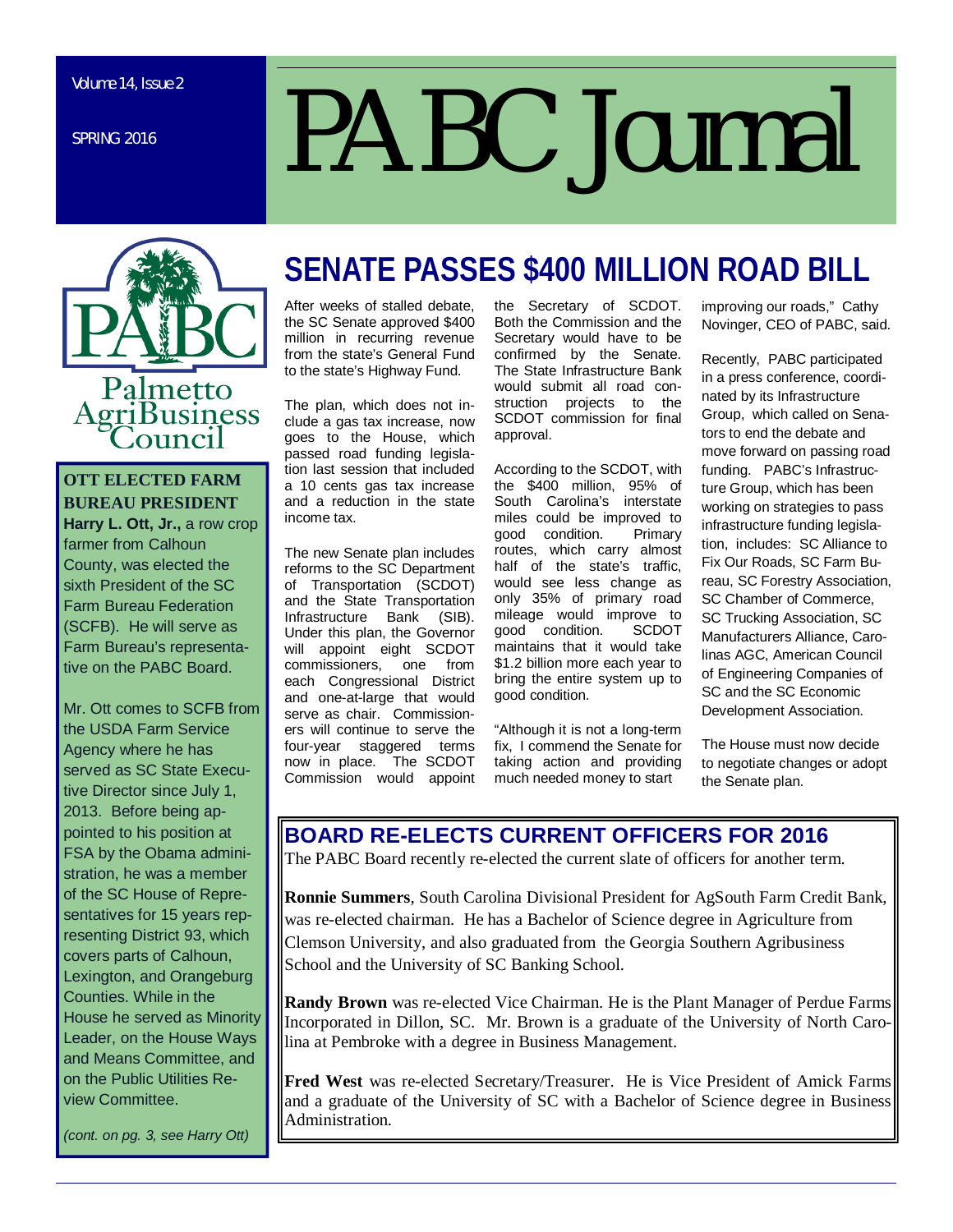# Legislative Update————————————————————

#### **SENATE FINANCE APPROVES SC FARM AID FUND LEGISLATION**

The Senate Finance Committee approved the House passed H.4717, the "South Carolina Farm Aid Fund" bill, which was introduced in response to the catastrophic agricultural losses suffered from the historic flood in October 2015. The bill sets up a state grant program for farmers with significant losses due to the flood.

Grant funds would only go to the hardest-hit farmers and would be limited to crop production expenses and losses. Farmers can apply for grants up to \$100,000 each. They must verify their significant loss of at least 40% total agricultural commodity loss.

The Senate Finance Committee amended the bill to put the SC Commissioner of Agriculture in charge of the application process, instead of a Board.

#### **EMINENT DOMAIN**

The Senate passed the Eminent Domain bill, S. 858. This legislation contains language of requirements for private pipeline companies to go through a permitting process with both the Public Service Commission and DHEC before the power of eminent domain would be exercised. However, an adopted amendment to the bill basically clarifies that petroleum pipelines do not have the power of eminent domain.

The bill is now in the House Judiciary Committee.

#### **TORT REFORM**

The Senate Judiciary Committee carried over S. 281 and S. 282. S.281 is the Court Transparency Act which addresses Phantom Damages and seatbelt admissibility. S. 282 is the Liability Reform Act which addresses punitive damages and the CDL Protection Act, which addresses limiting the liability of companies employing Commercial Drivers'

License holders, contracted or not contracted. This legislation would ensure such "direct negligence claims" serve their intended purpose and are not used simply to fault the employer based on the employee's action.

#### **WORKERS COMPENSATION**

The Senate passed S. 975, the Workers Compensation Commission Chairman Reappointment bill, which addresses the Governor appointing the chairman of the Commission.

### **DESPITE SUPPORT, OBAMA ADMINISTRATION BARS OIL DRILLING IN THE ATLANTIC REGION**

The Obama Administration has announced it will bar drilling in the Atlantic Ocean. This comes as a major reversal of a proposal by the administration last year that included a plan to open up a large portion of the Atlantic Coast for drilling.

Recently, Cathy Novinger, CEO of Palmetto Agribusiness Council, was invited to attend a meeting at the Department of Interior with Abby Hopper, Director of the U.S. Bureau of Ocean Energy Management and Janice Schneider, Assistant Secretary for Land and Minerals Management. The purpose of the meeting was to discuss the upcoming release of the plan known as the 2017-2022 Outer Continental Shelf Oil and Gas Leasing (Five Year) Proposed Program. Invitees included a representative from Virginia and North Carolina, as well as representatives from various national associations supporting Atlantic coastline energy exploration and drilling. Mrs. Novinger said she thought the meeting was encouraging since it was announced that they had received 600,000 requests to begin the first steps of exploring the energy resources in the Atlantic region. "Although PABC has not endorsed offshore drilling, we do support finding out what resources are off the coast of South Carolina," she commented. PABC supports exploring all types of energy sources and believes environmentally responsible exploration of South Carolina's coast line is part of a comprehensive energy strategy.

"Even with a majority of SC Congressional delegation support, we find ourselves at an immediate roadblock," Mrs. Novinger said. "It behooves me as to how can we prepare a national strategic energy plan without knowing what resources could be available off our shores."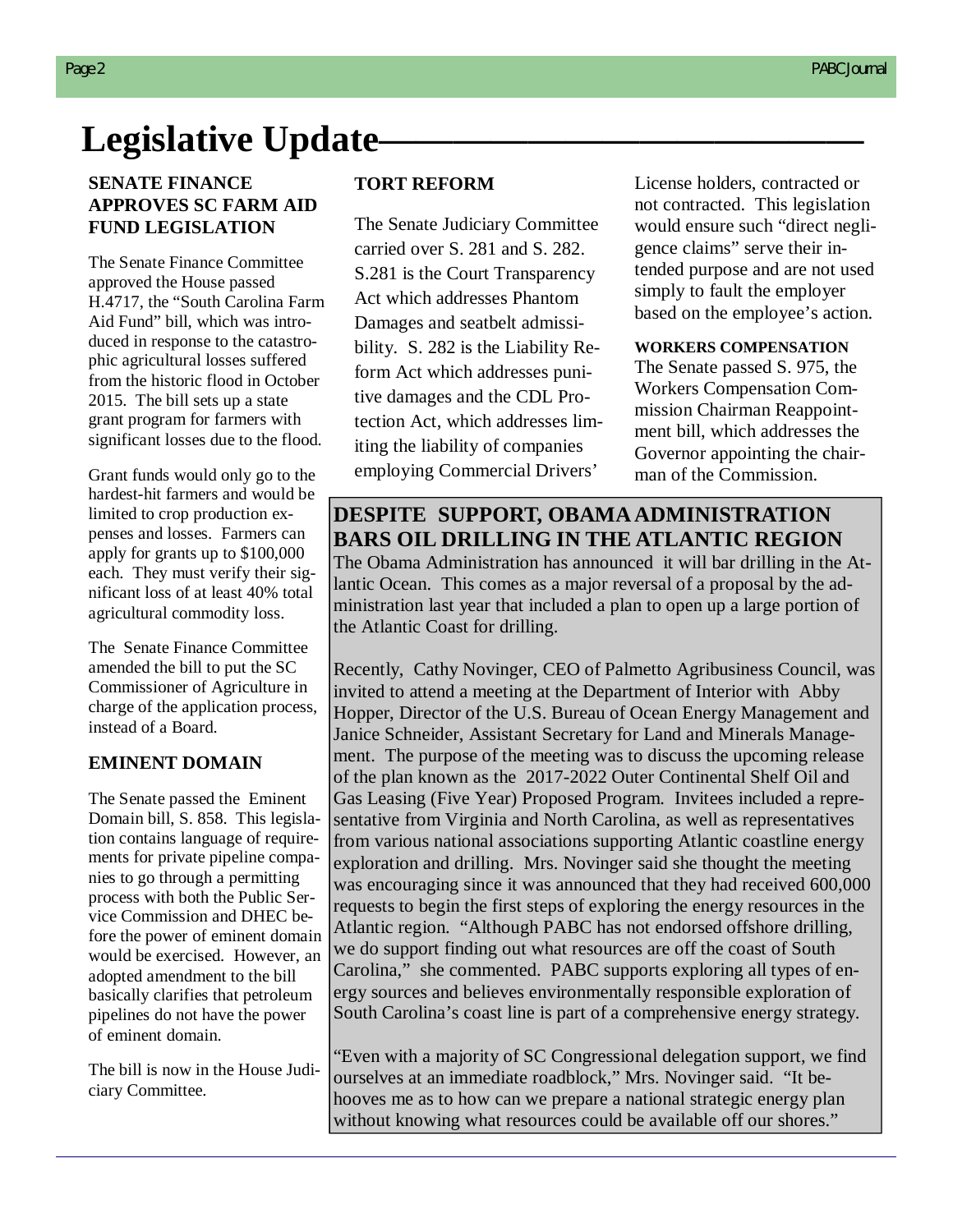## **Positive Early Outlook for SC Peach Crop**

South Carolina peach farmers are looking forward to an excellent peach crop in 2016 in spite of the challenges they faced last year. Favorable growing conditions have given growers a positive outlook for a fruitful crop of everyone's favorite summertime treat.

After delays from heavy rains in the fall, growers immediately began working on the upcoming season. Planting new trees, installing irrigation lines, and pruning established orchards keep South Carolina growers busy year round. Countless hours of hard work are required in the fall and winter to set up ideal conditions for the spring and summer.

"We are off to a good start for the 2016 peach crop," said Matt Forrest, President of the SC Peach Council and co-owner of Dixie Belle Peaches. "After a late start to winter, we now expect to accumulate more than enough of the necessary chill hours and are anticipating a normal bloom date in a few weeks."

With an unusually warm fall, growers have been monitoring weather stations daily.

Peach trees require between 600-1000 chill hours, depending on variety, to overcome dormancy. Farmers choose plant varieties that coincide with their location based on these figures to ensure the highest quality fruit.

"Although we had a late start to our winter season, once the cold temperatures arrived, we have been in an excellent position to accumulate chill hours with very consistent temperatures and highs in the 50's and lows in the 30s," said Chalmers Carr, president of Titan Farms.

"We are well-beyond the minimum chill hours necessary and look forward to a great spring leading into an even better peach season."

As the top peach producing state on the East Coast, and second in the nation only to California, South Carolina represents a large percentage of the nation's peach crop.

#### **Cox Industries Founder Honored**

William B. (Bill) Cox, Sr. has been inducted into the SC Business Hall of Fame.

Mr. Cox is the founder and former CEO and President of Cox Industries of Orangeburg, SC which was recently named the U.S. Small Business Administration's SC Family Business of the Year in 2013. Cox Industries is a founding member of PABC. Mr. Cox's son, Bill, Jr. served as a PABC Board member and now grandson, Mikee Johnson, serves on the Board.

The company has 14 manufacturing facilities and 30 distribution yards employing some 450 individuals in 22 states. Annual sales are more than \$250 million.

Mr. Cox is a pioneer in lumber treatment and creating new industry standards. He is a member of the SC Housing Hall of Fame and is a recipient of the Lifetime Achievement Award of the Pile Drivers Association

#### **HARRY OTT**

**(cont. from pg. 1)** Mr. Ott is also a former President of the Calhoun County Farm Bureau and a former member of the SCFB State Board of Directors from Calhoun County. In addition, he has served as Chair of the Calhoun County Development Commission.

A 1974 graduate of Clemson University, Mr. Ott resides near St. Matthews with his wife Linda . He and his brother produce cotton, corn, and peanuts.

## **SCE&G DONATES \$25,000 TO PLANT IT FORWARD**

#### **SCE&G President Keller**

**Kissam** presented a check for \$25,000 to Plant It Forward South Carolina to help floodaffected farmers at a recent press conference at the State House. Commissioner Hugh Weathers, Farm Bureau President Harry Ott and Cathy

Novinger, representing SC Advocates for Agriculture, accepted the donation.

Plant It Forward South Carolina is an initiative of the SC Advocates for Agriculture (a 501(C) 3 organization) to help respond to the devastating losses to

farmers from the historic floods in October 2015. South Carolina farms suffered an estimated direct crop loss of more than \$376 million.

For more information about donating to the fund, visit: www.plantitforwardsc.org

#### **Governor Proclaims March As Prescribed Fire Awareness Month**

Governor Nikki Haley has proclaimed March 2016 Prescribed Fire Awareness Month in South Carolina. A coalition of state, federal and non-governmental land management organizations under the umbrella of the South Carolina Prescribed Fire Council requested the proclamation to raise awareness of the essential role that fire plays in both the stewardship of our natural resources and the protection of lives and property.

Prescribed, or controlled, burning is the skilled application of fire under planned weather and fuel conditions to achieve specific forest and land management objectives. Controlled burning is an ancient practice, notably used by Native Americans for crop management, insect and pest control, and hunting habitat improvement, among other purposes. The practice continues today under the direction of land managers who understand the appropriate weather conditions, fuel loads and atmospheric conditions for conducting such burns. These carefully applied fires are an important toll to reduce wildfires, maintain wildlife habitat, and keep the more than 13 million acres of forested land in South Carolina healthy and productive.

Daryl Jones, SC Forestry Commission Forest Protection Chief, said about 500,000 acres are prescribed burned every year in South Carolina, but at least one million acres should be burned annually.